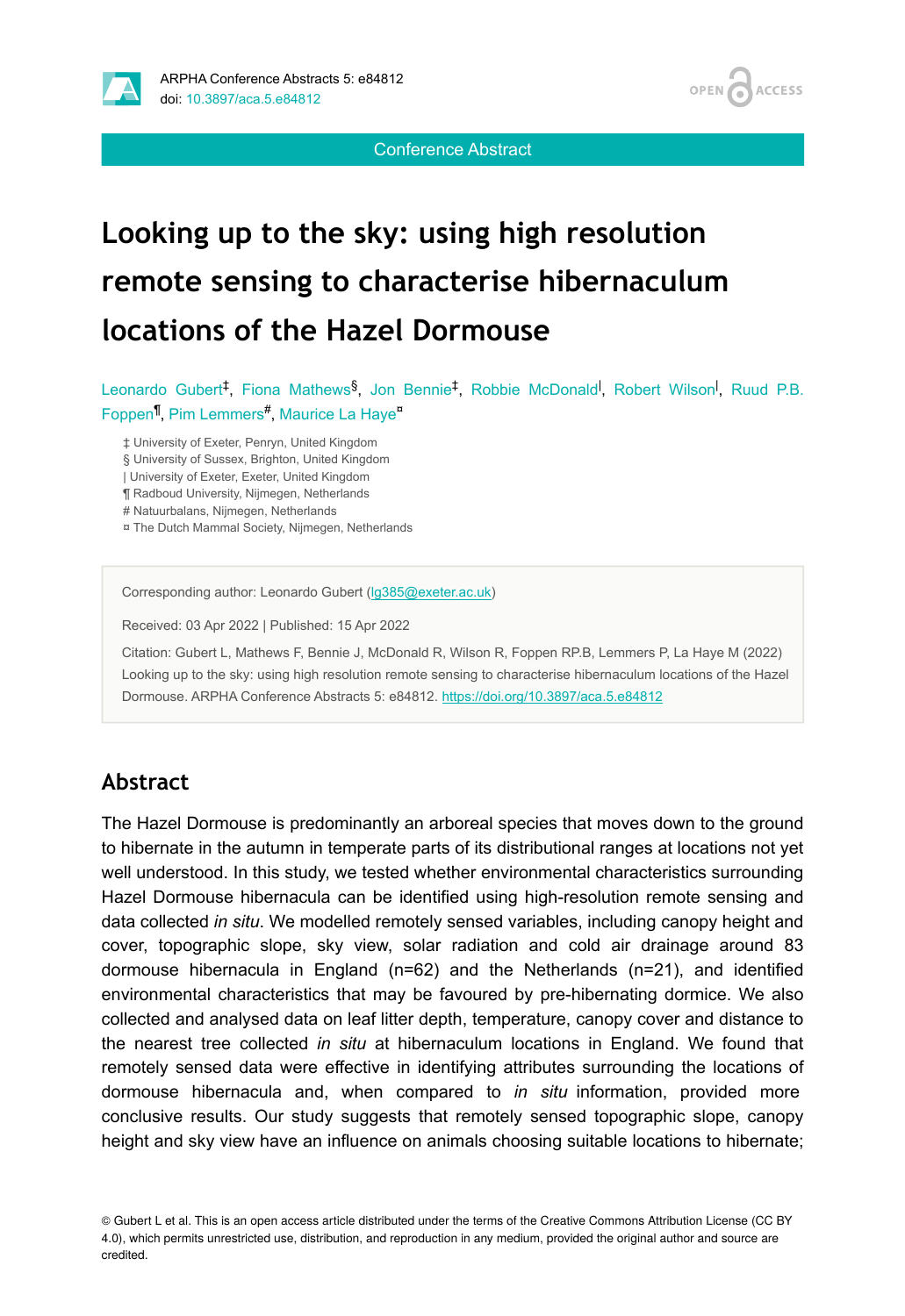whilst *in situ* data suggested that average daily mean temperature at the hibernaculum may also have an effect. Remote sensing proved capable of identifying localised environmental characteristics in the wider landscape that may be important for hibernating dormice. We also propose that this method can provide a novel progression from habitat modelling to conservation management for the Hazel Dormouse, as well as other species using habitats where topography and vegetation structure influence fine-resolution favourability.

## **Keywords**

Hibernation, remote sensing, LiDAR, radio tracking, habitat

#### **Presenting author**

Leonardo Gubert

#### **Presented at**

Oral presentation at the 11th International Dormice Conference, 9-13 May 2022, Bulgaria

#### **Acknowledgements**

We would like to thank Paul Chanin, Rob Wolton, Lorna Griffiths, Matt Parkins, David Rickwood, Kate O'Neill, Kate Bennett, Amanda Lloyd, Andrew Taylor, Ian Williams, Katharine Evans, Jochen Langbein, Charlotte Marshall, Conrad Barrowclough, Kathryn Killner, Lyndsey McBean, Robin Hill, Gerard Müskens, Chris Walpole, Towi van der Putten, Lennart Vonk, Quint Jace Wiegerinck, René Krekels and Dick Bekker for their support, information and/or facilitating/assisting with field work. The authors would also like to acknowledge Paignton Zoo, Whitley Wildlife Conservation Trust, PTES, Kier Highways, National Highways and Forestry Commission and Ludy Verheggen of the Province of Limburg for their support during this study.

## **Ethics and security**

Field work in England was conducted under licence from Natural England 2015-11955- SCI-SCI, Home Office PPL 3003431 and PIL I69D694C7, and with the approval of the University of Exeter College of Life and Environmental Sciences (Streatham Campus) animal ethics committee. Work within designated areas were carried out under consent from Natural England. In the Netherlands, all permits were held by Wageningen University where trapping and handling of Hazel Dormouse was carried out under permit number FF/ 75A/2015/007 (Flora and Fauna act) and radio tracking undertaken under experiment